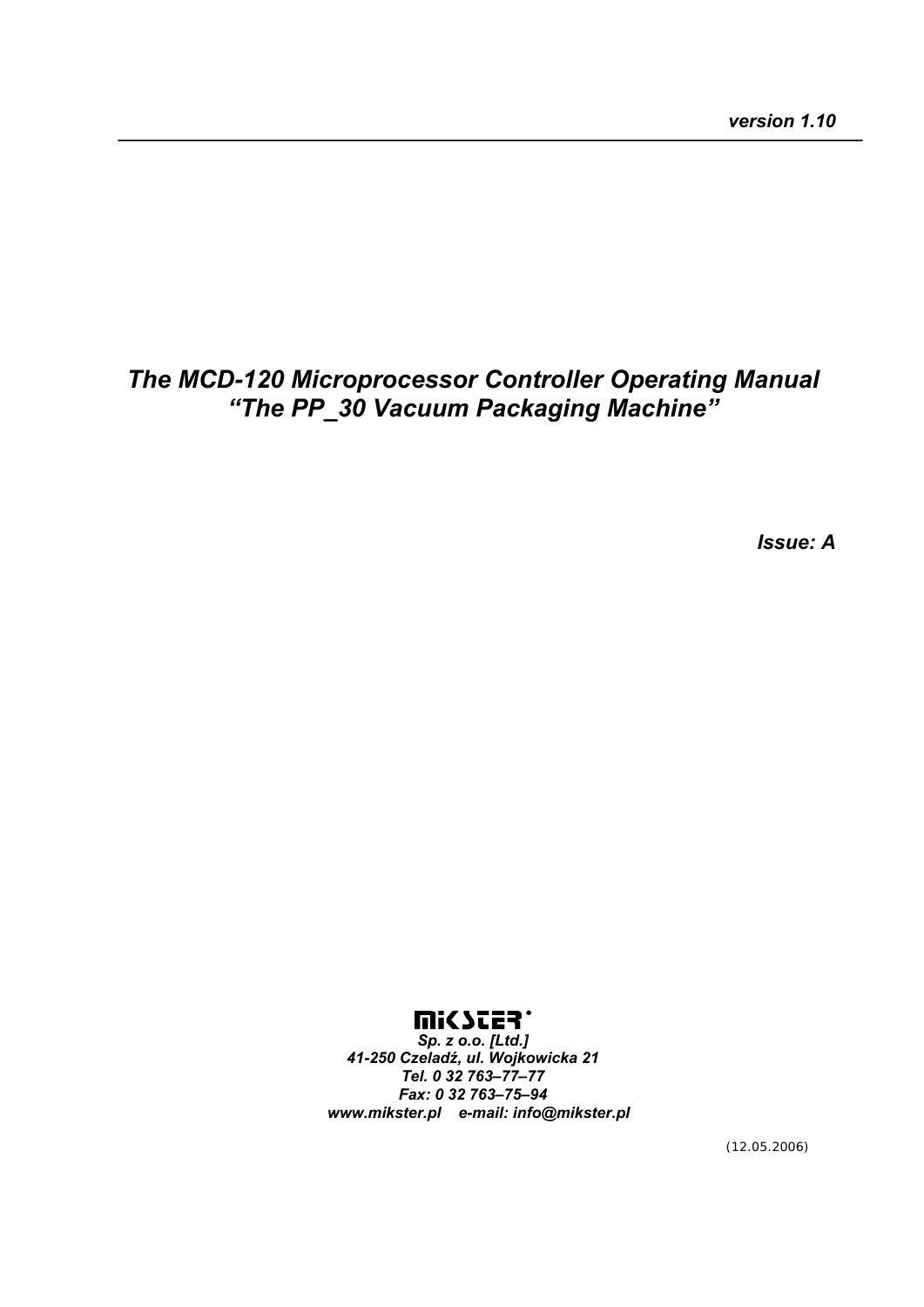## **TABLE OF CONTENTS**

## **PAGE**

| 1. |     |  |  |
|----|-----|--|--|
|    | 1.1 |  |  |
|    | 1.2 |  |  |
|    | 1.3 |  |  |
|    | 1.4 |  |  |
|    |     |  |  |
|    | 2.1 |  |  |
|    | 2.2 |  |  |
|    | 2.3 |  |  |
|    | 2.4 |  |  |
|    | 2.5 |  |  |
|    | 2.6 |  |  |
|    | 2.7 |  |  |
| 3. |     |  |  |
|    | 3.1 |  |  |
|    | 3.2 |  |  |
|    | 3.3 |  |  |
|    | 3.4 |  |  |
|    | 3.5 |  |  |
|    | 3.6 |  |  |
|    | 3.7 |  |  |
| 4. |     |  |  |
|    |     |  |  |
|    | 4.1 |  |  |
|    | 4.2 |  |  |
|    | 4.3 |  |  |
|    | 4.4 |  |  |
|    | 4.5 |  |  |
| 5. |     |  |  |
|    | 5.1 |  |  |
| 6. |     |  |  |
|    |     |  |  |
|    |     |  |  |
|    |     |  |  |
|    |     |  |  |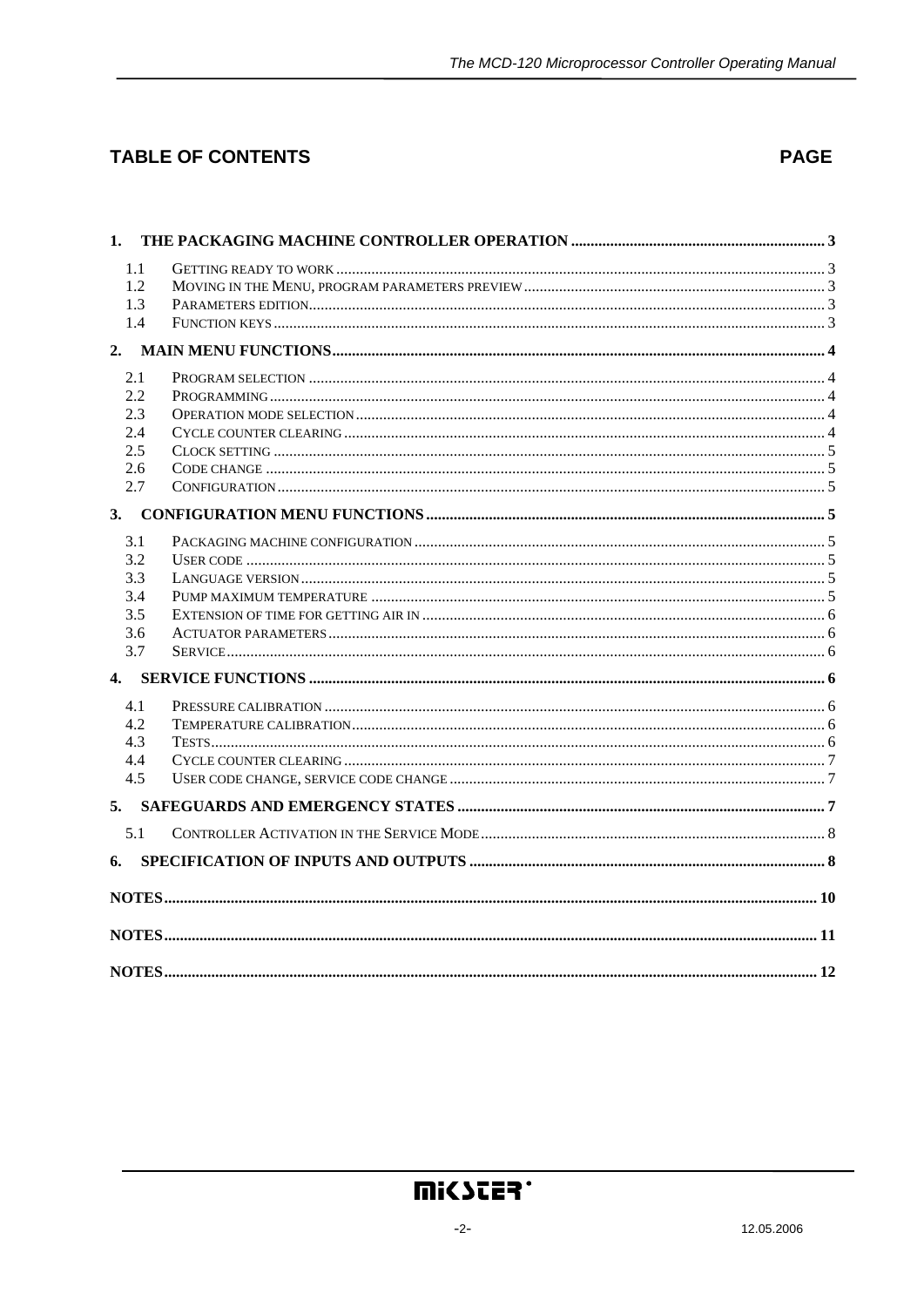# <span id="page-2-0"></span>**1. The Packaging Machine Controller Operation**

### **1.1 Getting ready to work**

After switching on the packaging machine, the controller liquid crystal display will show the message: '*The PP\_30 Vacuum Packaging Machine*' and the program version number. At the same time, the controller correct operation is tested. After few seconds the display will show current date and time, and the message: '*Packaging Machine off'*. If the machine is in good working order and ready to work, the display bottom line will be showing: '*F1-switching on*'. In case if the controller detects the packaging machine emergency state, bottom line will show the message: '*FAILURE:* ', including failure source description. This message will remain on the display even when failure source is eliminated, thus allowing to spot short emergency states. It is possible to delete the emergency message and resume the device operation by eliminating failure source and pressing the <**F1**> key.

#### **1.2 Moving in the Menu, program parameters preview**

While the packaging machine is in operation, the controller display shows number and name of the currently selected program. Moreover, the display presents information on currently executed packaging process phase, and selected operation mode and number of completed cycles. Press the <**ENTER**> key to display detailed information regarding parameters of currently executed program. Besides program parameters, the display shows pump temperature and daily cycle counter (added second screen line). Use arrow keys <↑> and <↓> to move to the next or previous screen. Press the <**ESC**> key to leave the parameter display mode.

Press the <**MENU**> key in order to access functions allowing to select or modify program parameters and device configuration. To select required function, press the <↑> and <↓> keys to set the indicator on its name, and press <**ENTER**>. Press the <**ESC**> key to return to higher menu level, or to leave it. Numbers visible in the display upper right corner make it easier to move through the menu. First of them is the number of currently selected function, while the second specifies total number of functions available at certain menu level.

## **1.3 Parameters edition**

Selected numerical parameter is edited digit by digit, starting from the oldest one. Currently edited digit is highlighted and blinks, and its value may be modified either using numerical keyboard or the  $\langle \uparrow \rangle$ ,  $\langle \downarrow \rangle$  keys. Press the  $\langle \rightarrow \rangle$  or  $\langle \leftarrow \rangle$  keys to switch to editing the next or preceding digit. Press the <**ESC**> key to quit edition and save new parameter value.

## **1.4 Function keys**

Next to numerical keyboard and cursor keys, the packaging machine controller has the following function keys: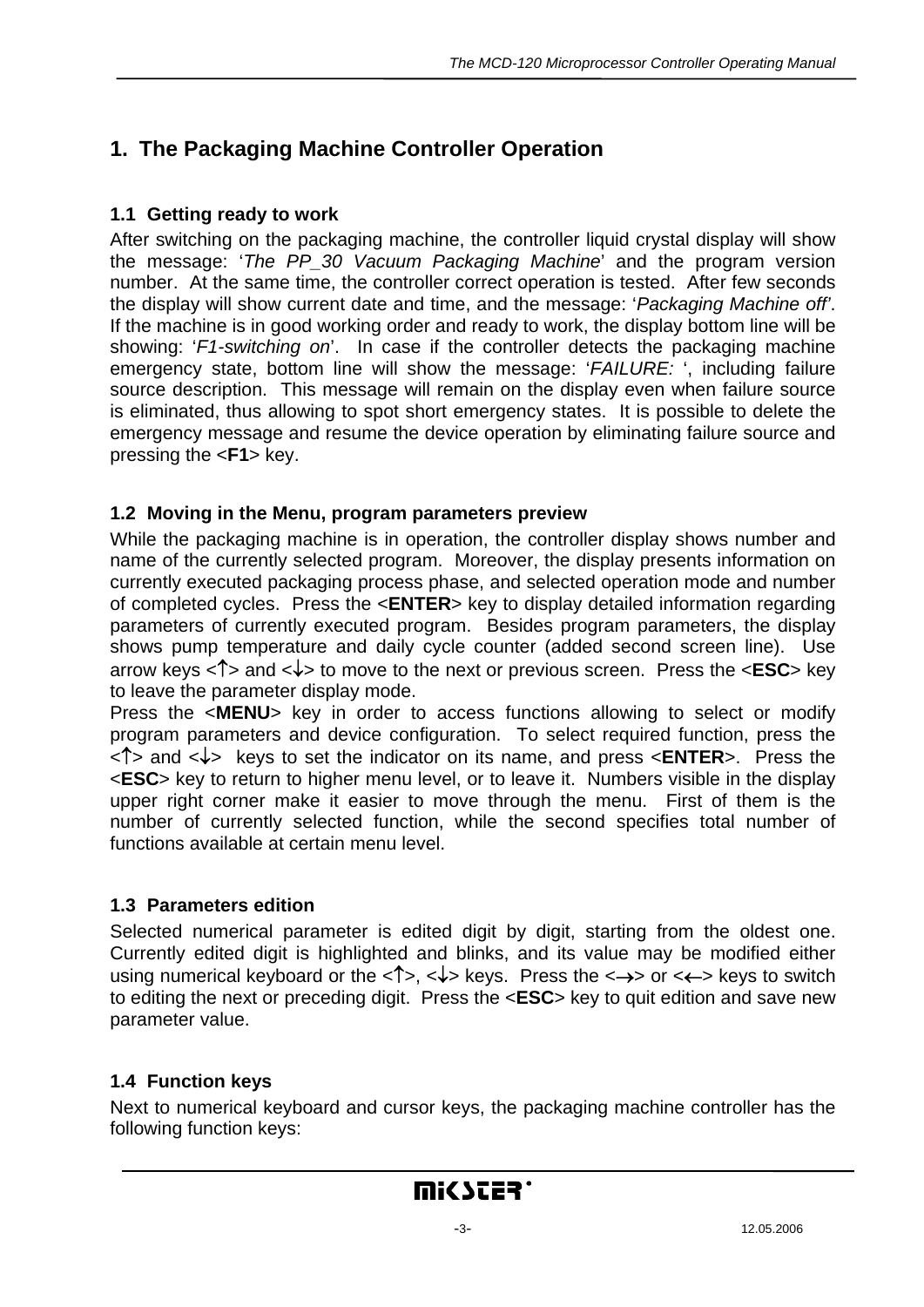<span id="page-3-0"></span> F1- packaging machine switching on and off F3- 'step' - immediate shifting to the next packaging stage, without having reached preset vacuum parameters for current phase F4-'reset' – interruption and termination of packaging process, and getting air in chamber.

## **2. Main Menu Functions**

#### **2.1 Program selection**

Select the '*program selection*' function in the main menu to change current program. Then, select desired program using the <↑>, <↓> keys, and press <**ENTER**>.

#### **2.2 Programming**

The '*programming*' function allows to modify the packaging process parameters for individual products, and to add new programs to the existing collection. When you have selected the '*programming*' function from the main menu, select the program to be modified, and press <**ENTER**>. As a result, the list of parameters with their current values appears on the display. As soon as desired values are assigned to individual parameters, press the <**ESC**> key, which will allow to save the entered values and to switch to edition of another programs.

Parameters, which indicate the '*--.-*' symbol instead of numerical values, are inactive in current packaging machine configuration, and they are not editable. It is possible to secure access to the '*programming*' function with a code.

#### **2.3 Operation mode selection**

The '*operation mode*' function allows to select between the '*manual'* mode, in which the next packaging cycle is initiated by pressing the 'START' pushbutton, and the '*automatic*' mode, in which the next cycle starts immediately after completion of preceding cycle. When automatic operation mode is selected, it is possible to determine the number of cycles to be completed. When preset number of cycles in the automatic mode is completed, the packaging machine will be stopped after the final cycle. Press the 'START' pushbutton to resume operation and to repeat execution of preset number of cycles. It is possible to protect this function with a code.

#### **2.4 Cycle counter clearing**

The packaging machine controller is provided with the function of daily cycle counter. Each completed cycle is added to this counter, and its content is not cleared after switching off the device. It is possible to read off current indication of this counter by viewing program parameters (the last line). The 'cycle counter' function is used to clear counter readout. When you select this function in the main menu, current number of cycles will be displayed. Press <**ENTER**> to clear the counter. It is possible to protect this function with a code.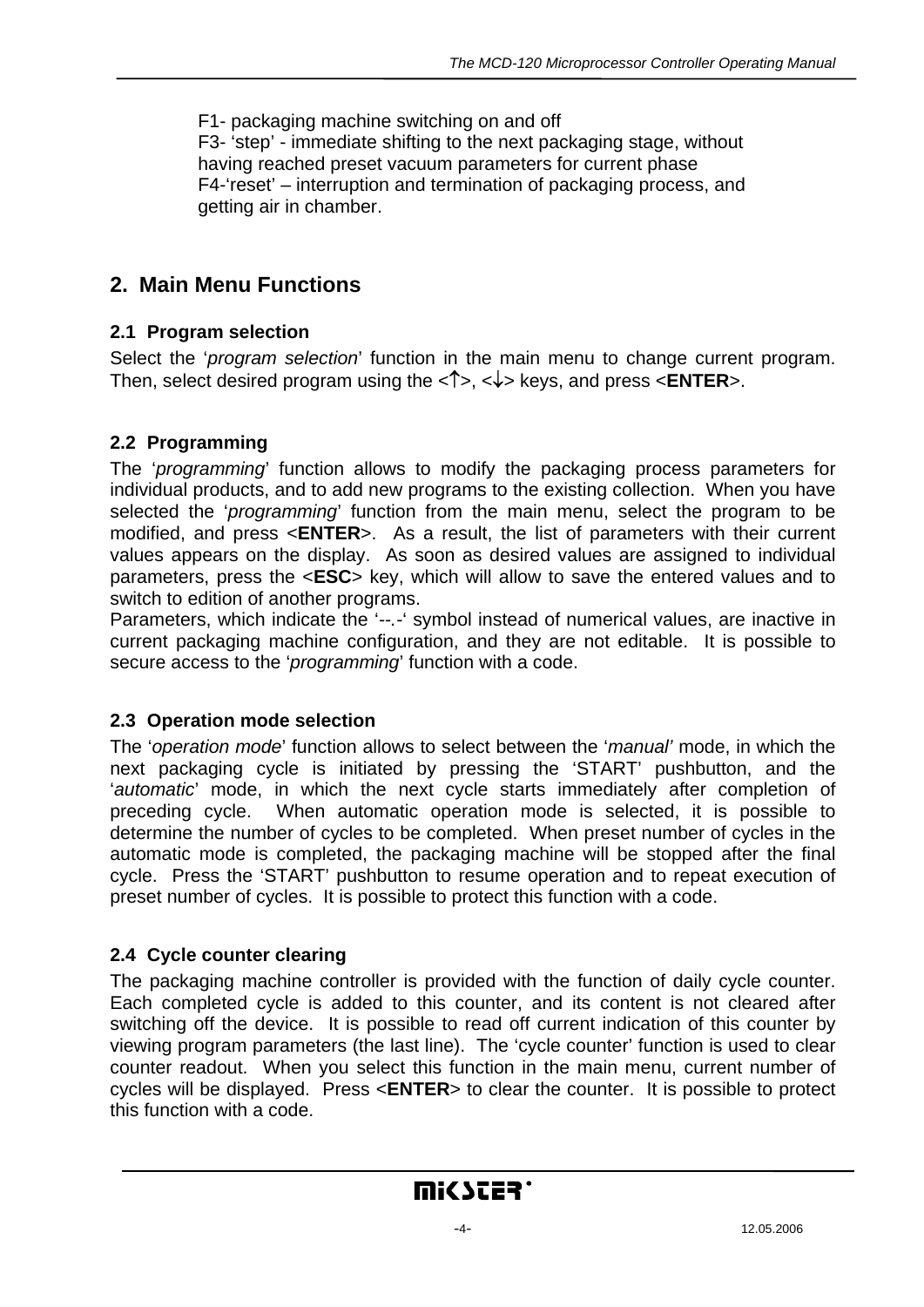#### <span id="page-4-0"></span>**2.5 Clock setting**

The '*clock setting*' function allows to correct date or time indicated by the controller. When you modify minute readout, seconds will be set to zero, which allows to set time precisely. It is possible to protect this function with a code.

#### **2.6 Code change**

The '*code change*' function allows users to modify access code to protected functions. When you enter new code value, press <**ENTER**> to confirm it.

#### **2.7 Configuration**

The '*configuration*' function allows to access a set of configuration and service functions. This function is protected against unauthorised access with a service code. This code is different than user code.

## **3. Configuration Menu Functions**

Select the '*configuration*' function in main menu and enter correct service code to get access to the configuration menu.

#### **3.1 Packaging machine configuration**

The packaging machine configuration requires the '*On*' or '*Off*' values to be assigned to individual packaging process stages ('*pumping pause*', '*gas removal*', '*cutting off*', '*soft getting air in*', etc.), in order to determine, whether these phases will be active in a given device. Modify these settings in analogical way as numerical parameters.

#### **3.2 User code**

From configuration menu level, it is possible to activate of deactivate verification of user code protecting access to the following main menu functions: '*programming*', '*operation mode*', '*cycle counter*', '*clock setting*'.

#### **3.3 Language version**

This function allows to select language for messages displayed by the controller. Available language versions are: Polish, English and Czech.

#### **3.4 Pump maximum temperature**

The '*pump maximum temperature*' parameter determines pump temperature threshold. When this value is exceeded, the packaging machine will be switched of in an emergency. This situation is indicated by a message: '*FAILURE: exceeded pump temperature*'.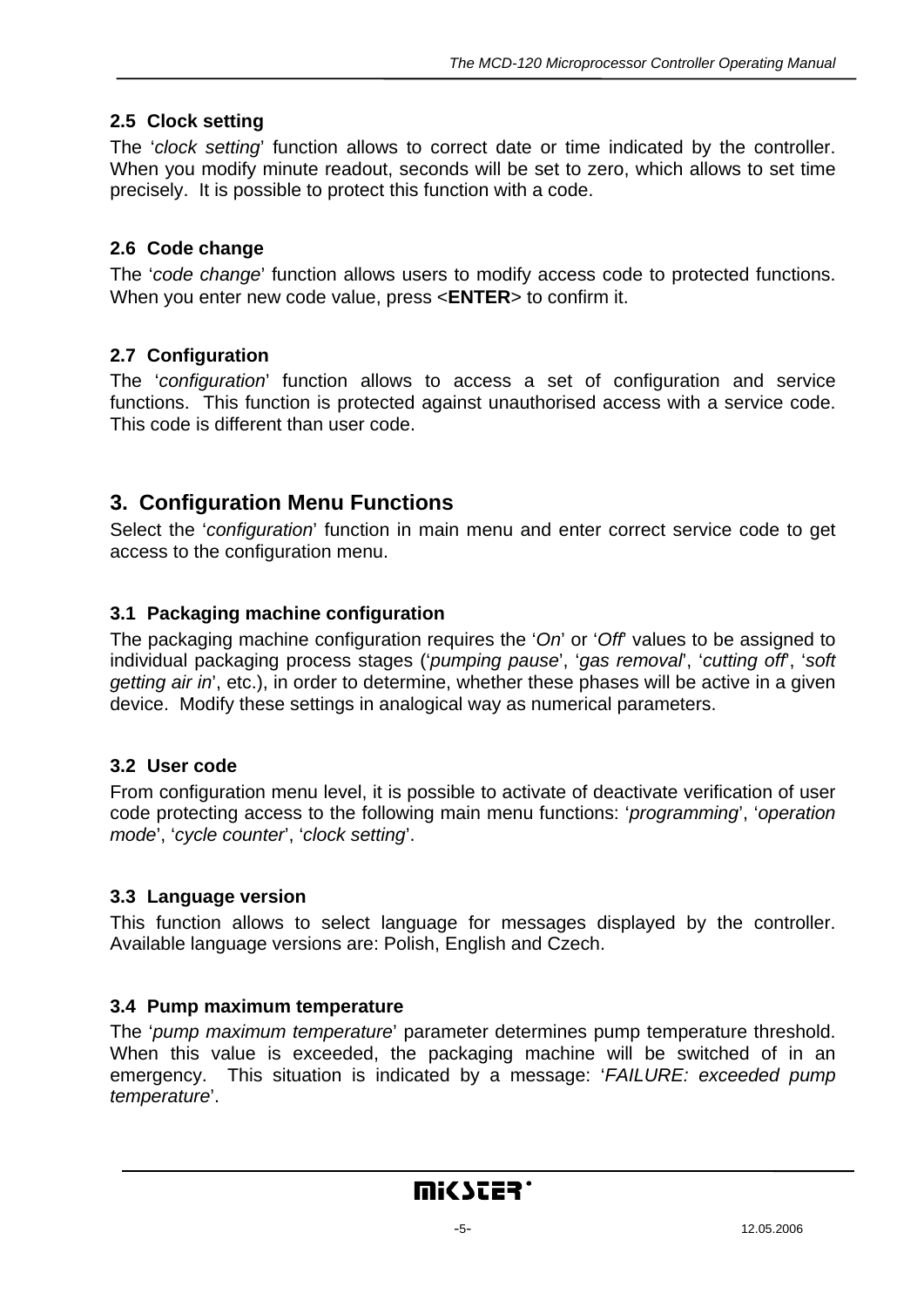#### <span id="page-5-0"></span>**3.5 Extension of time for getting air in**

The '*extension of time for getting air in*' parameter specifies duration of extra opening of the air valve after having reached pressure value corresponding to the end of getting air in.

#### **3.6 Actuator parameters**

This function allows to edit time parameters: tCKAL1, tCKAL2, tCKAP1, tCKAP2, set for the release valves in cover control system.

#### **3.7 Service**

Select the '*service*' option in configuration menu to switch to the service menu providing access to calibration and test functions. When using these functions, remember that no safeguards are active then.

# **4. Service Functions**

#### **4.1 Pressure calibration**

Pressure calibration requires two standard pressure values to be preset. Then, the controller has to perform and store a computation, after which its readouts will correspond to standard instrument readouts.

Pressure shall be calibrated in two stages, by presetting and calibrating pressure for both standard values (*p\_min, p\_max*) separately. Calibration order for these values is unimportant. During the calibration, the top display line shows current value of pressure measured by the controller.

Specify suitable pressure value for the controller to calibrate 'lower' (*p\_min*) pressure value. Then, select option '*p\_min*' and enter this value using numerical keyboard. The next step is to select option '*calibration of p\_min*'. When this operation is complete, the pressure value shown by the controller should be equal to entered standard value. Perform calibration for the second standard value (*p\_max*) in an analogical way.

#### **4.2 Temperature calibration**

Temperature calibration requires standard 100 $\Omega$  resistor. If, after having connected this resistor, the temperature readout differs from 0°C, then press <**ENTER**> to have possible deviation corrected. When this deviation is too high, the following message is displayed at any calibration attempt: '*Calibration error ! temperature out of acceptable range*'. This proves slotted (measuring) line damage. After completed zero calibration, additional check of readouts for the temperature of 100°C (standard 138.5Ω resistor) is required. If necessary, correct slotted line amplification with a potentiometer.

#### **4.3 Tests**

The following test functions are available: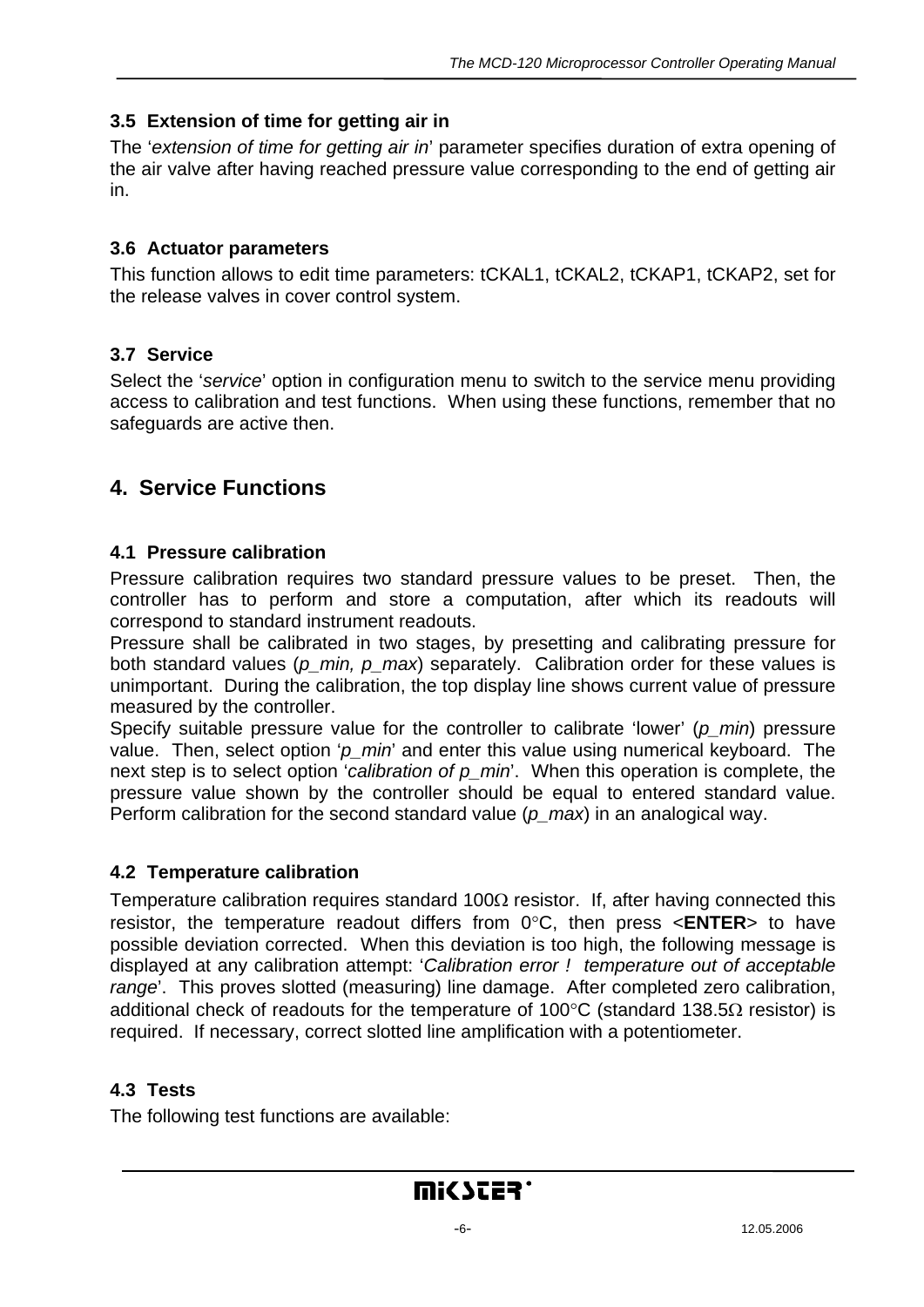#### <span id="page-6-0"></span>• **[inputs-outputs]**

When you select this test, the display shows current status of the controller digital inputs (upper line) and outputs (lower line). Individual inputs and outputs are indicated by a cursor. Move the cursor using  $\langle \uparrow \rangle$ ,  $\langle \downarrow \rangle$  and  $\langle \rightarrow \rangle$ ,  $\langle \leftarrow \rangle$ keys. Name describing their use is displayed for inputs and outputs currently indicated by the cursor. If the cursor indicates one of outputs, then press <**ENTER**> to change its status to the opposite. When you quit this function, all inputs are deactivated.

#### • **[measuring inputs]**

The test of measuring inputs allows to view pressure and temperature values measured on the grounds of current calibration values. Additionally, on the right side of the display you may see voltage values (expressed in hexadecimal system) read off directly from analog-to-digital converter.

#### • **[chamber tightness]**

Enter desired values of pressure and dripping time in order to perform chamber test. Then, select option '*START*' to initiate the test. The leak proof test is carried out in two stages. First, air is pumped out of the chamber, until vacuum of '*p\_zad*' is reached. When this happens, the pump is switched off and supply valves are closed. Dripping time 't zad' is counted from this moment. When preset dripping time counting is complete, current vacuum value is stored in memory, and further pressure changes no longer have any effect on pressure readouts visible on the right side of the display. We may interrupt the leak proof test any time, by pressing the <**ESC**> key.

#### **4.4 Cycle counter clearing**

Cycle counter available in the service menu counts total number of packaging cycles completed by the device, which allows to determine its wear level. This counter is not available for users. Press the <**ENTER**> key to clear summary cycle counter.

#### **4.5 User code change, service code change**

These functions allow to modify user access code and service code. When you enter new code value, confirm it by pressing the <ENTER> key. When you enter code value of '000000' , then the code will be deactivated.

## **5. Safeguards and Emergency States**

The controller detects the following emergency states of the machine:

- wrong power supply (phase loss or wrong order of phases)
	- pump overload (signal from thermics)
		- temperature sensor breakdown
		- pump overheating
		- emergency STOP

Occurrence of an emergency state results in the device shut down and displaying of message indicating failure source. It will be possible to switch on the controller again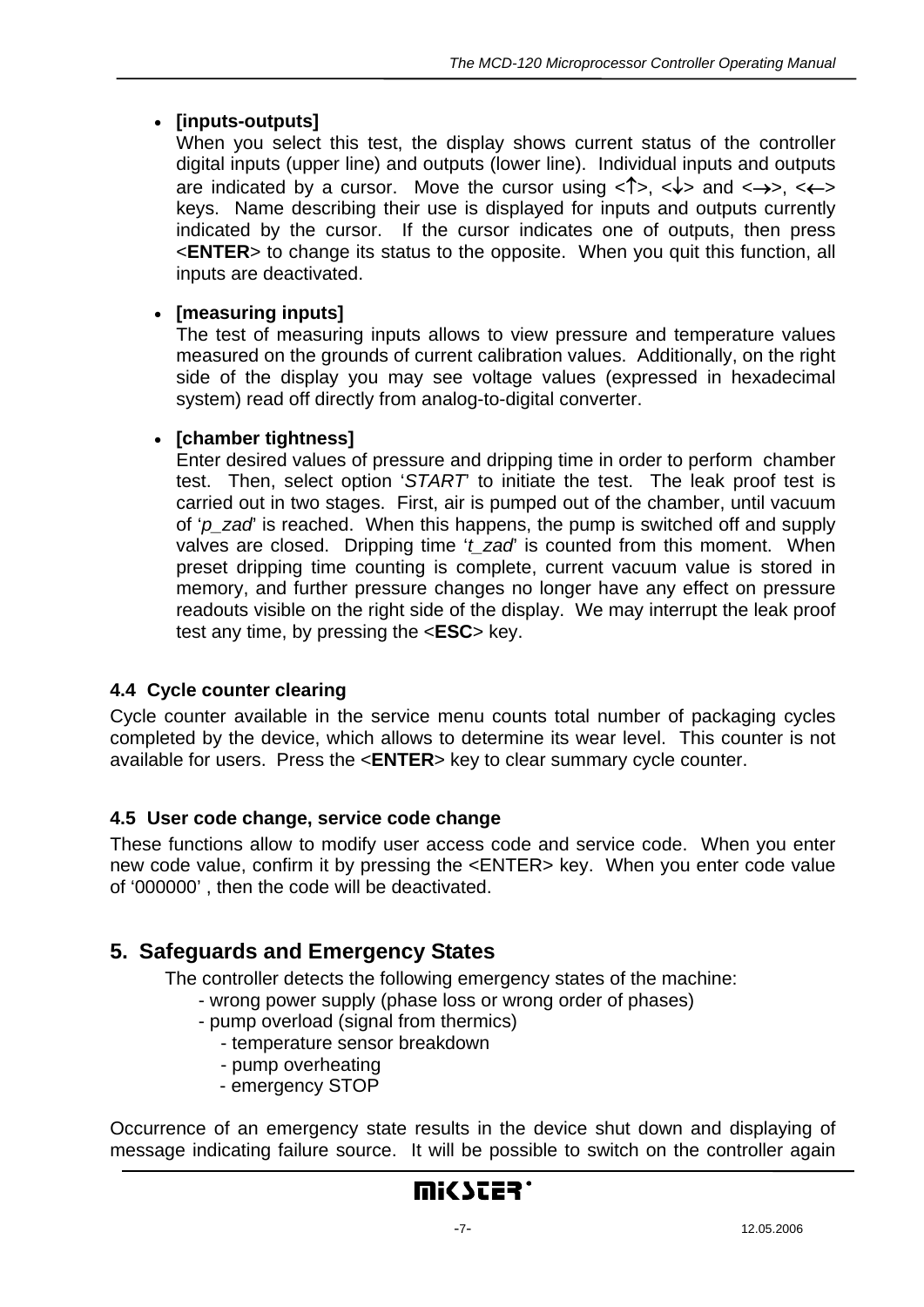<span id="page-7-0"></span>only when failure source is eliminated (all necessary signals sent to control inputs). In case if a failure takes place, the '*FAILURE: ...*' message will be displayed even if alarm source is eliminated, until you press the <**F1**> key.

#### **5.1 Controller Activation in the Service Mode**

Since it is not impossible to start the controller without sending required signals to control inputs, a mechanism has been created, which allows to bypass safeguards check at the output to configuration and test functions. In order to activate the controller in the service mode, press and hold (for approximately 1 s) the <**MENU**> key after switching on the controller, when the program version number is being displayed. Then enter the service code.

## **6. Specification of Inputs and Outputs**

#### **inputs:**

- 70- pump thermics
- 71- phase sequence sensor (CKF)
- 72- emergency STOP
- 73- hands protection
- 74- activate cycle L
- 75- activate cycle P.
- 76- Limit switch KR1
- 77- Limit switch KR2
- 78-
- 79- KTRZ1
- 80- KTRO1
- 81- KTRZ2
- 82- KTRO2
- 83- CKA1
- 84- CKA2
- 85- CKA3
- 86- CKA4

**outputs:** 

40- pump 41- actuator L 42- actuator P. 43- valve ZG 44- valve ZZA 45- valve ZZG 46- valve ZUL 47- valve ZUP 48- valve ZP 49- valve ZD 50- TRZ1 51- TRO1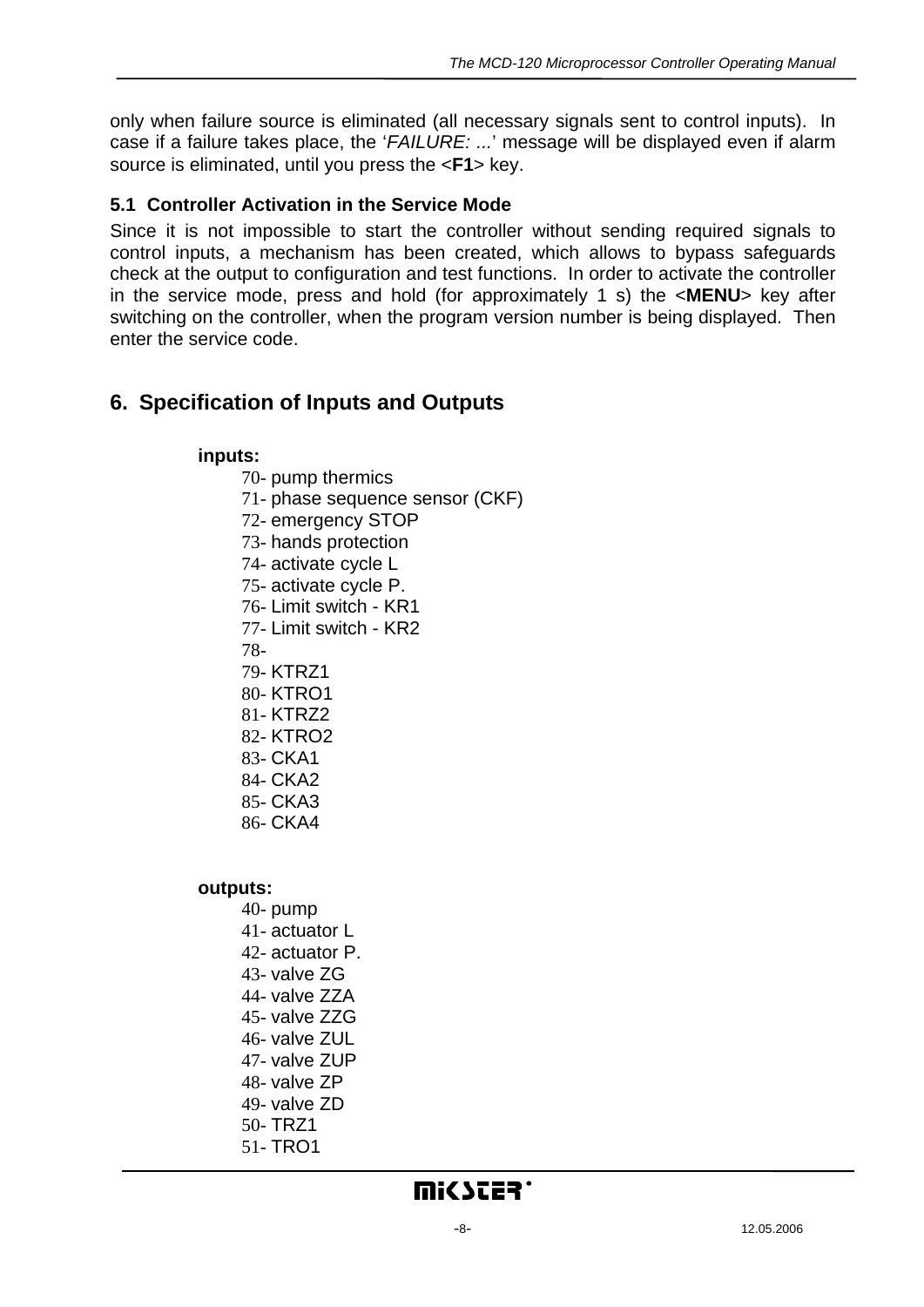- 52- TRZ2
- 53- TRO2
- 54- transport system 1
- 55- transport system 2

# **Mi<SCER**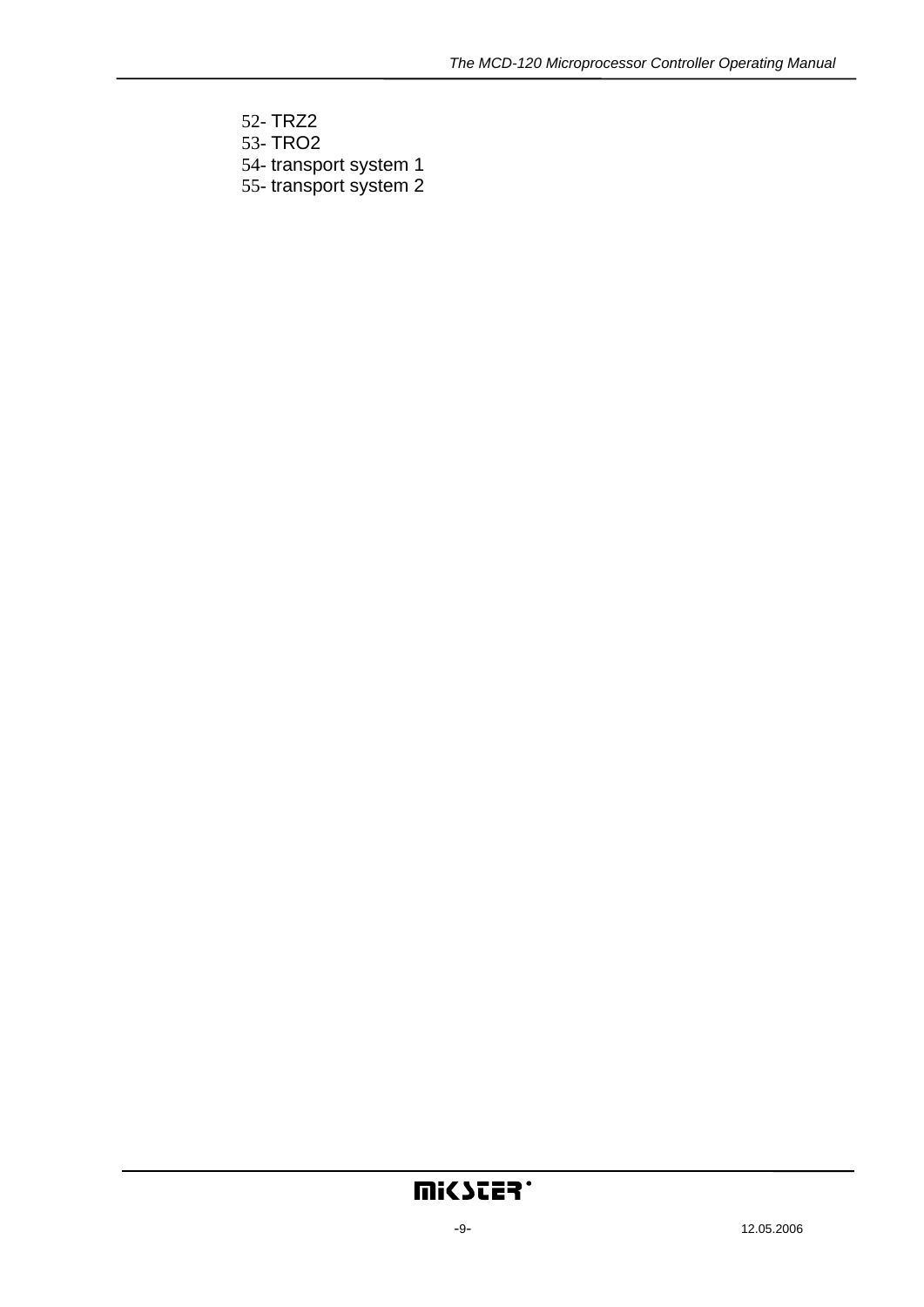# <span id="page-9-0"></span>**Notes**

# mi<scea.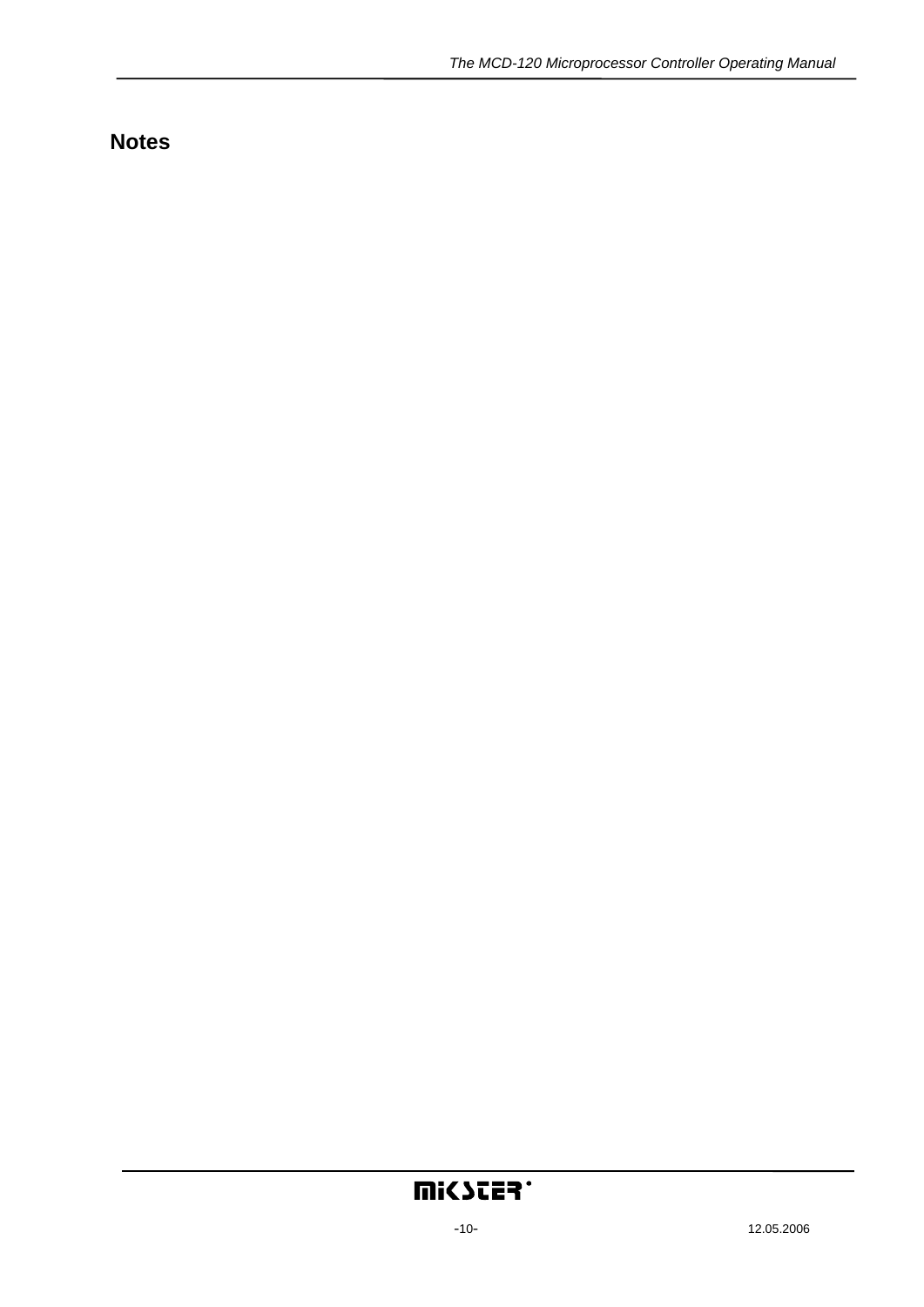# <span id="page-10-0"></span>**Notes**

# mi<scea.